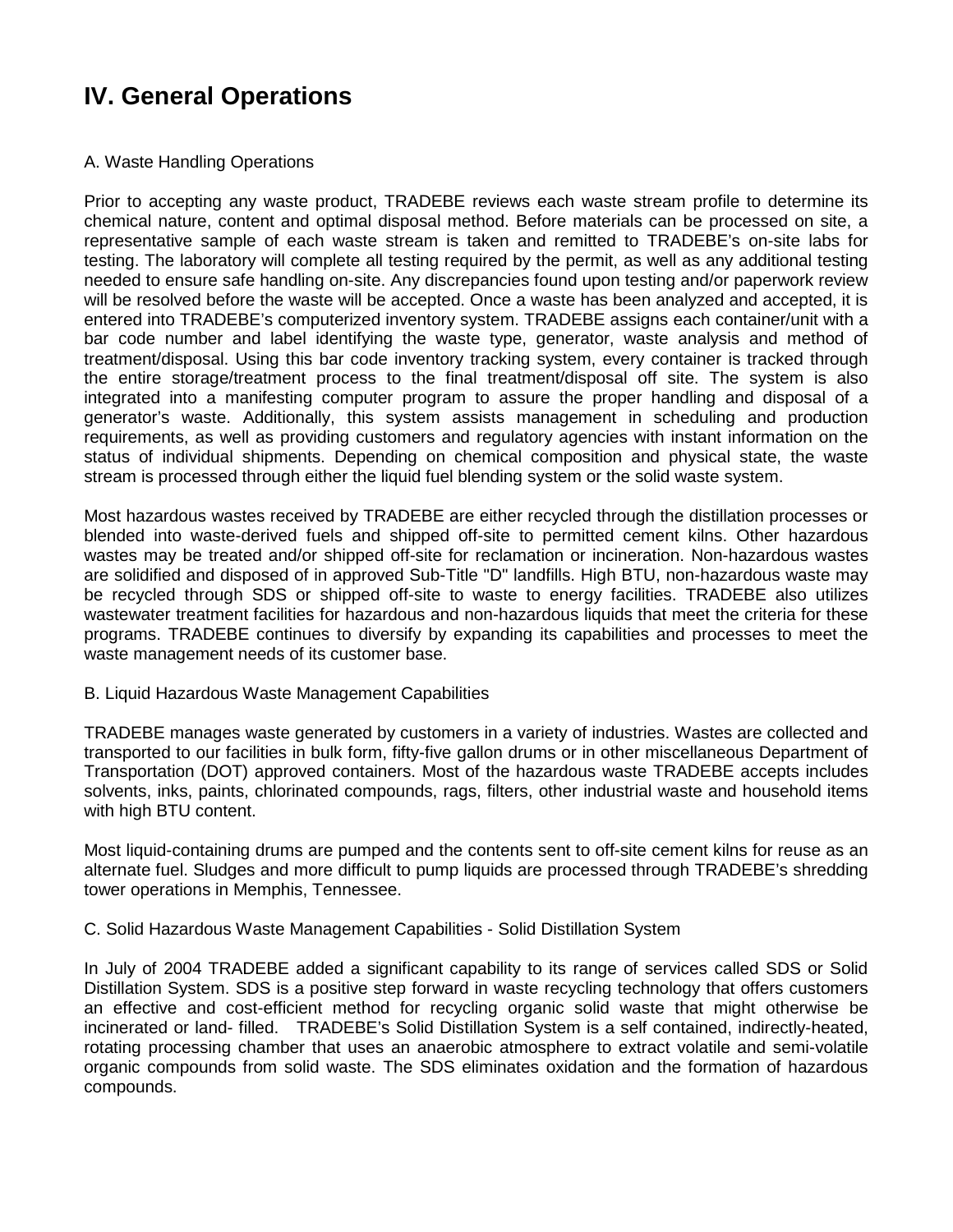In addition to the environmentally friendly nature of the process, the SDS system offers many other advantages over typical direct-flame systems.

- SDS can effectively process any solid waste containing organic compounds.
- SDS helps generators meet Environmental Management Systems (EMS) objectives.
- SDS prevents pollution while promoting recycling and reuse.
- SDS partners with Generators to meet USEPA's RCRA Conservation Challenge.
- SDS eliminates the release of hazardous constituents into the atmosphere.
- SDS conserves energy and materials while keeping waste out of the environment.

SDS represents another innovative, environmentally friendly recycling technology from TRADEBE.

Other solid hazardous wastes not suitable for this technology will either be included in the company's other waste management programs and possibly be sent to off-site incinerators.

#### D. Liquid Distillation Units

In addition to Solid Distillation, TRADEBE can also offer Liquid Distillation capabilities. Distillation Technology consists of three units for solvent recovery.

- Distillation Column: This unit is designed for either batch or continuous feed, having the ability to fractionate solvent chemicals based on their boiling points.
- Thin Film Evaporator: The thin film evaporator can be used to concentrate, refine, or recover a product through a distillation or similar separation processes. Due to its inherent design features, it is ideal for thermal treatment of viscous media and heat sensitive products where reduced operating temperatures and vacuum operating pressures are desirable.
- 450 Distillation Unit: Designed for processing a high solid content material.
- E. Stabilization and Chemical Fixation

Characteristic hazardous wastes that carry the D001 (for oxidizing wastes only), D002, D004-D011 codes and do not contain underlying hazardous constituents with concentrations above the universal treatment standards and those which are also exempt from 40 CFR Subpart CC regulations (<500ppm voc) are acceptable materials for TRADEBE's chemical stabilization process. Typical waste include heavy metal compounds, acids and acid sludges, electrical/electronic waste, inorganic chemical and petrochemical waste, incinerator, boiler and industrial furnace residues, multi-source leachates, general debris and inorganic waste containing <30% oil and grease.

The basic stabilization operation immobilizes the leachable metals by combining the waste with stabilization agents such as lime or cement kiln dust. The process produces a non-hazardous cementlike material. These chemical bonding agents form a solid structure around the waste that binds the contaminated material into a solid, non-leachable mass safe for landfill disposal. Acid and caustic wastes are neutralized and oxidizers will be reduced.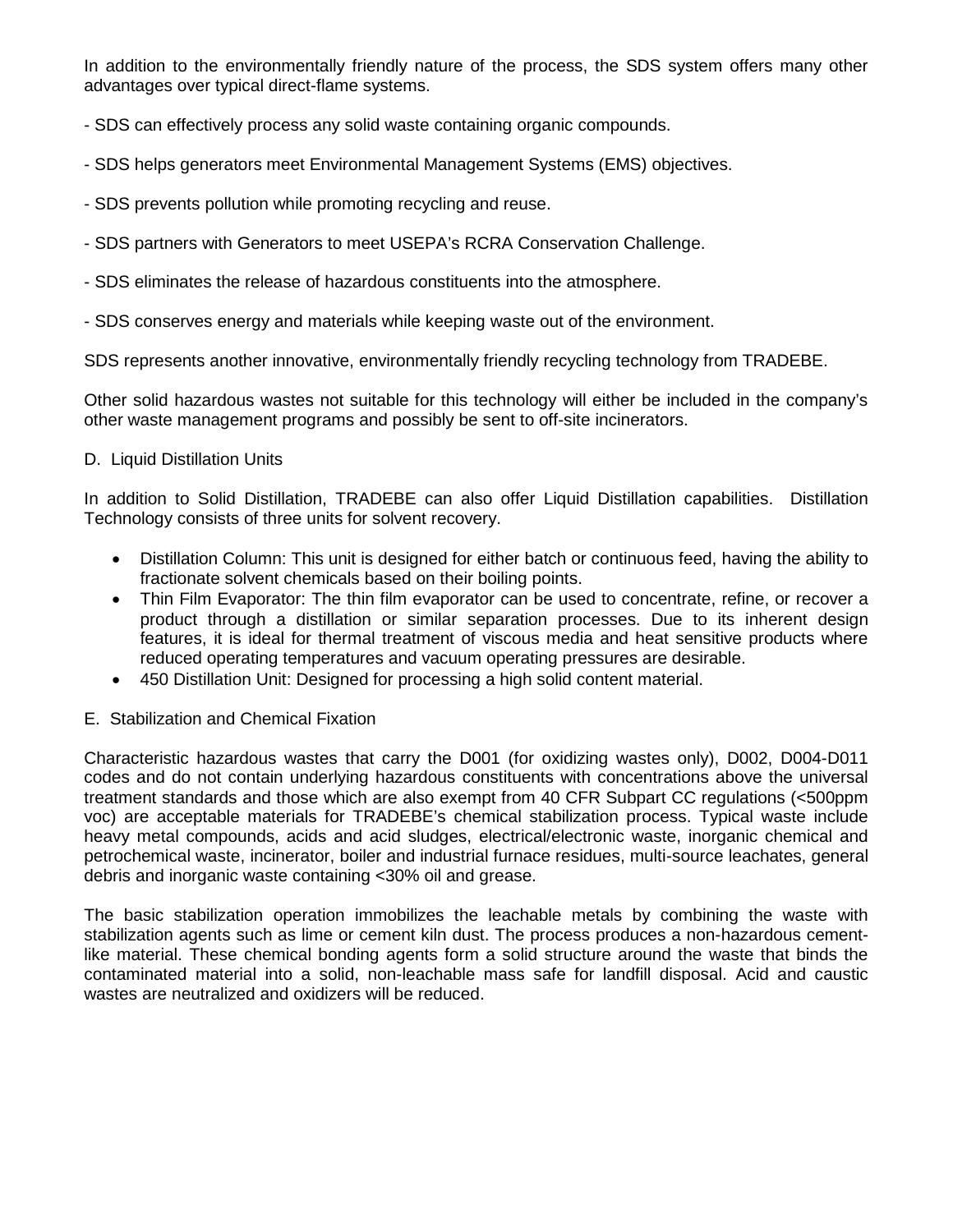# F. Automated Drum Processing Units Overview (Tower Operations)

The TRADEBE Memphis facility operates a computer controlled, automated and fully enclosed shredding tower. Atmospheric emissions are minimized as a result of the enclosed nature of the process. Emissions from the ventilation ports or vents are regulated under the Clean Air Act (CAA), Federal and State requirements and applicable RCRA standards. The system incorporates a slow speed rotary shear type shredder, which puncture and shear metal drums into small pieces. This system facilitates the removal of the contents from the container and reduces the material's particle size suitable to TRADEBE's blending programs. The speed and design of the shredders remove the potential for spark and heat generation. An inert gas (nitrogen) purging system further reduces potential for ignition or explosion. The system also contains a FIKE dry powder fire suppression system that activates at certain pressure levels thereby further reducing the potential for an ignition.

Containers are staged on a conveyor and transported to an elevator that raises the containers, two at a time, to the top of the tower. They are then placed in an air-locked, nitrogen-blanketed chamber. Once the nitrogen purge has lowered the oxygen level to safe operating levels, the containers begin their descent through the system. The shredder punctures and shreds the drums and is equipped with a hydraulic ram to ensure the proper feed of the drums into the shredder. High BTU liquids may be introduced into the shredder to provide a continuous movement of material through the unit. After shredding, a rotary magnet separates the metal drum fragments from the waste. These drum fragments then fall onto a shaker-grate to remove residual contaminants from the metal. The resulting metal is then washed and recycled as scrap metal. An auger system directs sludges, shredded processable solids and liquid waste to a 2,500-gallon hydropulper for further particle reduction and blending. The resulting material is reduced to 1/8th inch particle size and dispersed with other bulk liquid waste. The final product, a pumpable liquid fuel that is consistent in its BTU, halogen and metals content is then stored in a tank farm and then transferred out via tank truck to approved RCRA/BIF permitted cement kilns. At both facilities, TRADEBE processes on average 50,000 gallons of liquid material per day.

# G. RCRA/BIF Cement Kiln Disposal

TRADEBE adheres to the Responsible Recycling Hierarchy. TRADEBE sends a good portion of its processed waste products to permitted RCRA/BIF cement kilns located across the country. A list of TRADEBE's approved facilities is located in Attachment 1 (TRADEBE reserves the right to add and delete facilities from the list). All cement kilns serviced by TRADEBE either meet or will meet the Maximum Achievable Control Technology (MACT) combustion standards. The combustion of organic hazardous wastes at high temperatures in cement kilns is the Best Demonstrated Available Technology (BDAT) for treating high BTU liquid hazardous wastes. Cement kilns are designed to burn at high stable temperatures. With limestone as its primary



ingredient, cement provides a natural dry scrubber inside the kiln to capture metals. Cement kilns easily achieve a Destruction and Removal Efficiency (DRE) of at least 99.99% as required by USEPA regulations. By utilizing hazardous waste as a fuel, cement kiln recycling, reduces the consumption of fossil fuels by the equivalent of 1 million tons of coal annually.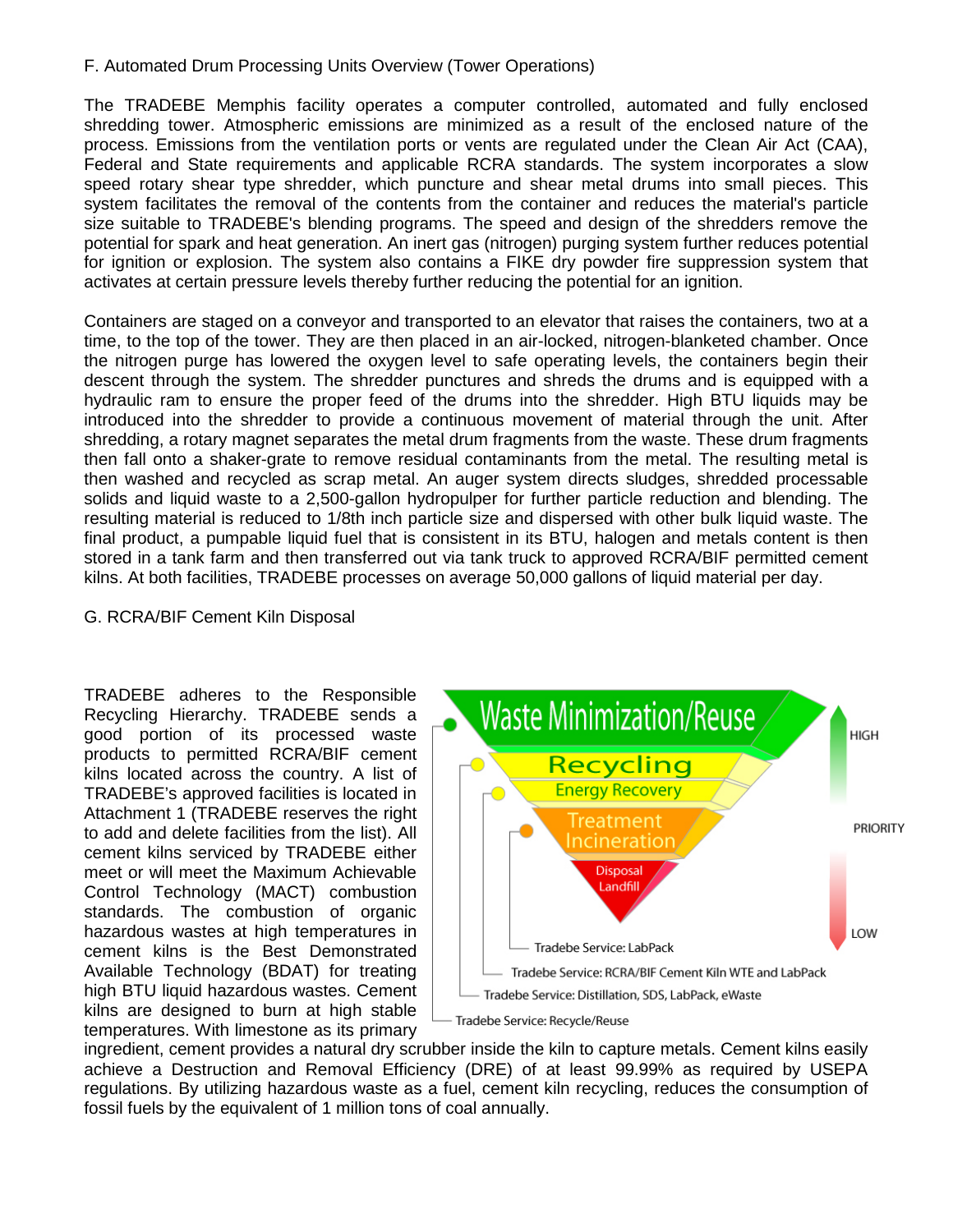#### H. Liquid and Solid Non-Hazardous Waste Management Capabilities

In addition to TRADEBE's hazardous waste management programs, TRADEBE manages a wide variety of non-hazardous wastes including water-based inks, pastes and glues, latex paints, glycols and adhesives. These wastes tend to have a higher water composition and generally do not meet the criteria for our fuel blending process. TRADEBE has dedicated non-hazardous waste processing areas at the Indiana and Tennessee locations to handle these waste streams. Non-Hazardous processing includes the bulking of non-hazardous sludges and liquids for solidification and bulking of nonhazardous debris such as wood, plastics and rags for recycling or energy recovery. At the Indiana and Tennessee locations, TRADEBE utilizes a shredder to accomplish particle size reduction of solids to comply with Subtitle "D" landfill standards. Given TRADEBE's management of these materials, we have seen a dramatic increase in the amount of non-hazardous waste sent to our facilities over the last several years. TRADEBE's facilities can manage both drummed and bulk non-hazardous waste.

#### I. Recycle Reuse Program

In 2005 TRADEBE introduced a new and innovative alternative to disposal for some waste streams – Recycle Reuse Program. This program removes the material from RCRA Waste reporting and management and at the same time minimizes the energy spent on creating new chemicals for industrial applications. These products are adequate for use in some applications where prime virgin products are not required. If a generator's waste stream includes:

| Acetone                     | <b>MEK &amp; MIBK</b>              |
|-----------------------------|------------------------------------|
| Glycols                     | <b>Aromatic Solvents</b>           |
| Xylene                      | Toluene                            |
| Alcohols                    | Ethanolamines                      |
| <b>Aliphatic Solvents</b>   | Heptane                            |
| Hexane                      | V, M, & P Naptha                   |
| Lube Oils                   | <b>Residual Fuel Oils</b>          |
| Crude Oil Feedstocks        | Acids                              |
| <b>Styrene</b>              | Polyethylbenzene Co-products       |
| <b>Resin Feedstocks</b>     | Vegetable and Animal Oil Materials |
| <b>Gasoline Blendstocks</b> | <b>Surfactants</b>                 |

Or other similar wastes, we will analyze the stream and, if it qualifies, plug the waste into our Off-Prime network usually within a few days. If the material qualifies, the generator will no longer be hauling out a waste for disposal, he will be transporting a product on a Bill of Lading to be reused.

# J. Transportation

TRADEBE offers its customers transportation services that can accommodate all of their transportation waste management needs.

TRADEBE maintains a fleet of DOT approved vehicles for transporting hazardous waste. Our fleet of tractors, trailers, tankers, vacuum trucks and roll-off containers manage customer pick-ups and provide off-site recycling and disposal of waste material. Our professional drivers are trained in DOT regulations and have the experience needed to provide our customers with manifesting, placarding and loading assistance.

TRADEBE will ensure that your waste is transported and disposed of in the safest, most cost-effective manner possible. At each of our locations there is a Transportation Coordinator to answer any questions and TRADEBE Customer Service Representatives, at the East Chicago location, handle the scheduling of pick-ups and scheduling of drop offs for all three locations.